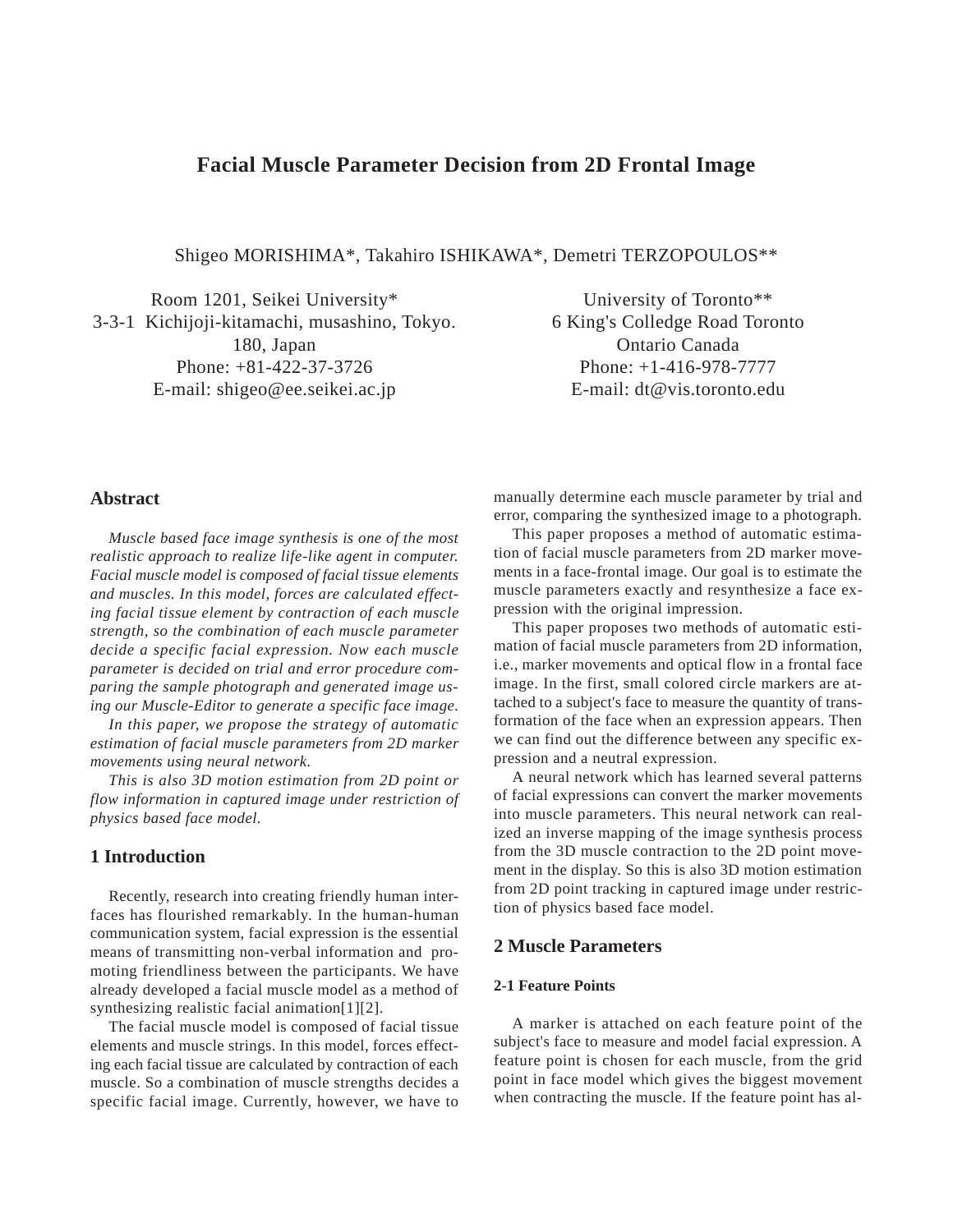

**Figure 1. Feature Points**

ready been chosen by another muscle, the point which gives second biggest movement is chosen as the feature point. Some of the feature points are appended heuristically whose motion is independent of other points when controlling each muscle. As a result, 16 feature points in the forehead area and 26 feature points in the mouth area are selected as shown in Figure 1.

#### **2-2 Learning Patterns**

Learning patterns are composed of the individual contraction of each muscle and their combination. In the case of individual motion, contraction of each muscle between maximum strength and neutral is quantized into 11 steps. In the combination case, we create 6 basic facial expressions consisting of anger, disgust, fear, happiness, sadness and surprise, and quantize the difference between neutral and each of these also into 11 steps.

The total number of learning patterns is 143 in each forehead sub-area. In the mouth area, each muscle contraction does not happen independently. So all learning patterns are composed of combinations, i.e., basic mouth shapes for vowels "a", "i", "u", "e" and "o", and a closed mouth shape. Also 6 basic expressions are appended as in the forehead area, and jaw rotation is specially introduced. They are also quantized into 11 steps. The number of learning patterns is 143 for the mouth sub-area.

 Each pattern is composed of a data pair: muscle parameter vector and feature points movement vector. Neural networks were trained by Back Propagation.

### **3 Evaluation**

#### **3-1 Open Test**

We attach markers on a real human's face and get movements of the markers from 2D images captured by a camera when any arbitrary expression is appearing.

 After normalization, the movement values of the markers are given to the neural network and a facial image is re-generated using the facial muscle model on the parameters from the neural network output. Example images are shown in Figure 2. Muscle parameters are decided only from the 2D image, but the 3D facial image is well regenerated.

Also, some exceptions occur when a facial feature which cannot be generated by any muscle combination in our model is given as the test sample. In the example image in Figure 3 "ANGER", the upper and lower lips are being pulled up at the same time. In our current muscle model, the lower lip does not move up beyond the standard position because the muscle action is only limited to contraction. It is necessary to improve the muscle model by including expansion and relocation of muscles to solve this problem.

#### **3-2 Objective Evaluation**

Table 1 shows the error between captured face and synthesized one. 1st column means an averaged error in 42 marker coordinate in the display. Second column is also error in marker location but it cosiders human's sensitivity. At first, 7 people create the face whose impression is very close to the original face using Muscle Editor by trial and error procedure.

And these faces are averaged in muscle parameters and true face is defined. Figure 3 shows an averaged face for Anger. Standard deviation(s) is also calculated for each expression and it means sensitivity of human for expression shift. 2nd column is error in marker position. For example, in case of Anger, error is  $5.01\sigma$  and  $\sigma$  is 3.41 pixels. 3rd column is error in muscle strength.



**a) Original b) Average c) Synthesized**





**a) Original b) Average c) Synthesized**

**Figure 3. Open Test for Anger**